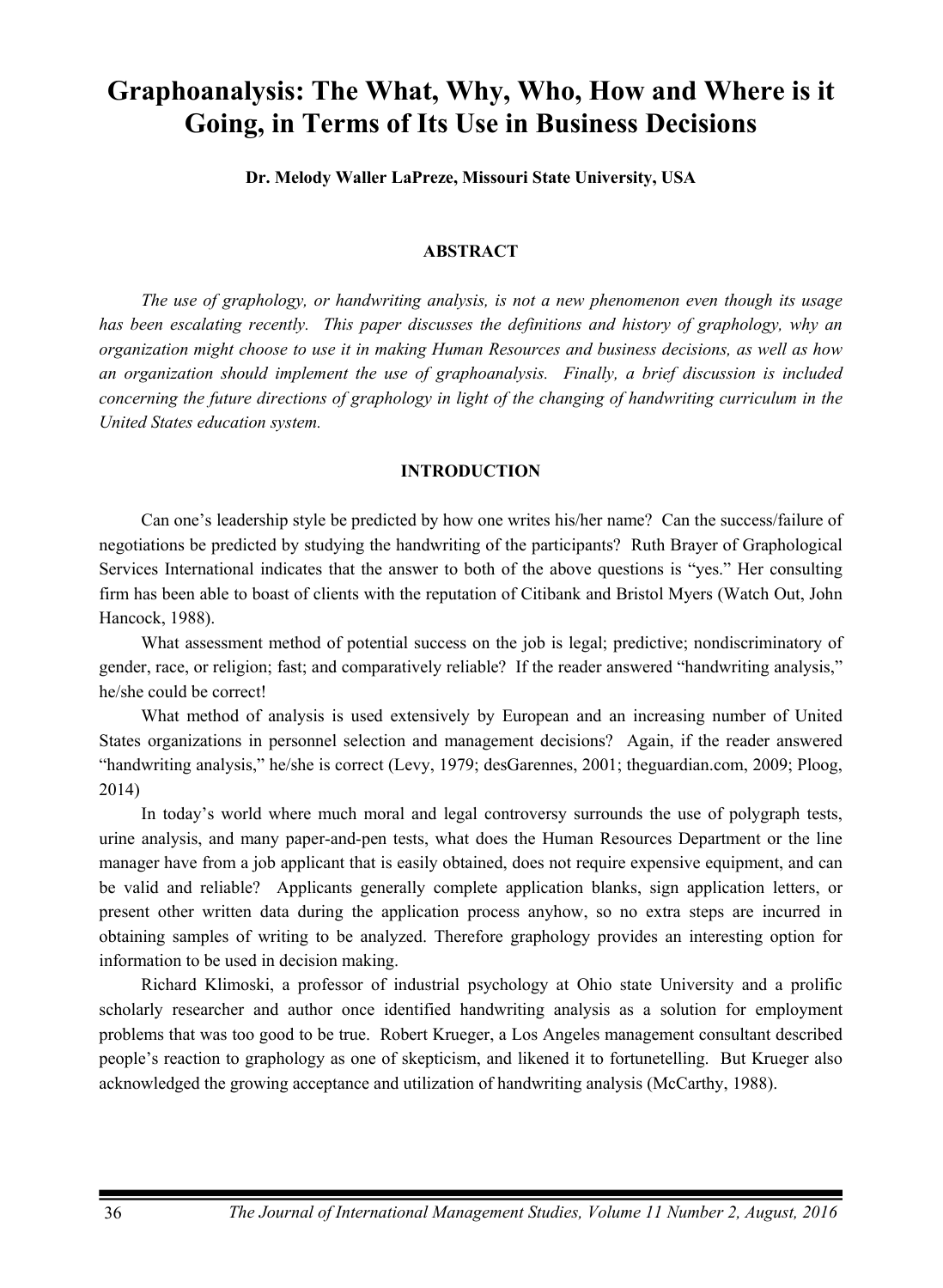## **WHAT IS GRAPHOLOGY?**

# **History of Graphology**

The use of graphology is not a new phenomenon even though its usage has been escalating recently. Before the Renaissance, little consideration was given to handwriting as the masses of people could not write. In 1609, Francois Demelle, a Frenchman, expressed his belief that handwriting revealed a person's character. Several studies on handwriting analysis were completed in the seventeenth and eighteenth centuries. The best known was perhaps that of Lavater who was encouraged by Goethe to pursue this study. Goethe was an ardent devotee of handwriting analysis and has been quoted as saying in 1828, "In every man's writings, the character of the writer must lie recorded." The Roman historian Suetonius considered the handwriting of his subjects when he compiled their biographies. Nero is quoted as having said "His writing shows him to be treacherous." Aristotle expressed the idea that "Handwriting is a symbol of speech and speech a symbol of mental experience" (Lynch, 1985, p. 15).

The first known text on graphology Treatise on a Method to Recognize the Nature and Quality of a Writer from His Letters, was written by an Italian physician and professor at Bologna University, Camillo Baldi, in 1622. The word graphology was introduced by Jean Hippolyte Michon, a French priest, in 1868. He also developed a methodical system of interpreting slants and strokes of letters in terms of human characteristics which were included in the book, The Practical System of Graphology, which he published in 1875 (McCarthy, 1988).

In 1895, Dr. Wilhelm Preyer, a German professor, wrote The Psychology of Writing, which stated that handwriting emanated from the brain and so established the link between psychology and graphology. Dr. Georg Meyer, another German doctor and psychiatrist, was analyzing his patients' handwriting before treating them; and based on these experiences, he published The Scientific Basis for Graphology, in 1895 as well (Lynch, 1985; Ploog, 2014).

In the late 1920s, Robert Saudek was noted for his research of the anti-social tendencies which could be detected in handwriting. Alfred Mendel related the principles of graphology to psychological objectives in his book, Personality in Handwriting that was published in 1947 (Lynch, 1985).

Also in the twentieth century, German philosopher Ludwig Klages, who has perhaps made the greatest impact on the scientific fraternity, published The Handwriting. This writing influenced Dr. Max Pulver, a Swiss graphologist, who was an associate of Dr. Carl Jung and Dr. Hermann Rorschach (noted for the ink blot test), Pulver, connected with the Institute of Applied Psychology and the University of Zurich, established ground rules in his work, Symbolism of the Handwriting, that are still used today (Lynch, 1985; Ploog, 2014).

The era of Nazism forced many graphological researchers to leave Europe and most ended up in the United States or Palestine. Such individuals included Rudolph S. Hearns, Hans Jacoby, Alfred Kanfer, Felix Klein, Alfred Mendel, Richard Pokorny, Klara G. Roman, Ulrich Sonnemann, Thea Stein Lewinson, Herry O. Teltscher, Frank Victor, and Werner Wolff. Only Thea Stein Lewinson went on to add significantly to the field. She was instrumental in setting up the American Society of Professional Graphologists (www.aspghandwriting.org) which still exists today (Ploog, 2014).

# **Definitions of Graphology and Related Terminology**

The term "graphology" is more than 130 years old (Klimoski & Rafaeli, 1983). Graphoanalysis, or handwriting analysis, is a subset of graphology. And while graphologists are not certified, graphoanalysts are (des Garness, 2001). About 56,000 graphoanalysts have passed the 18-month certification program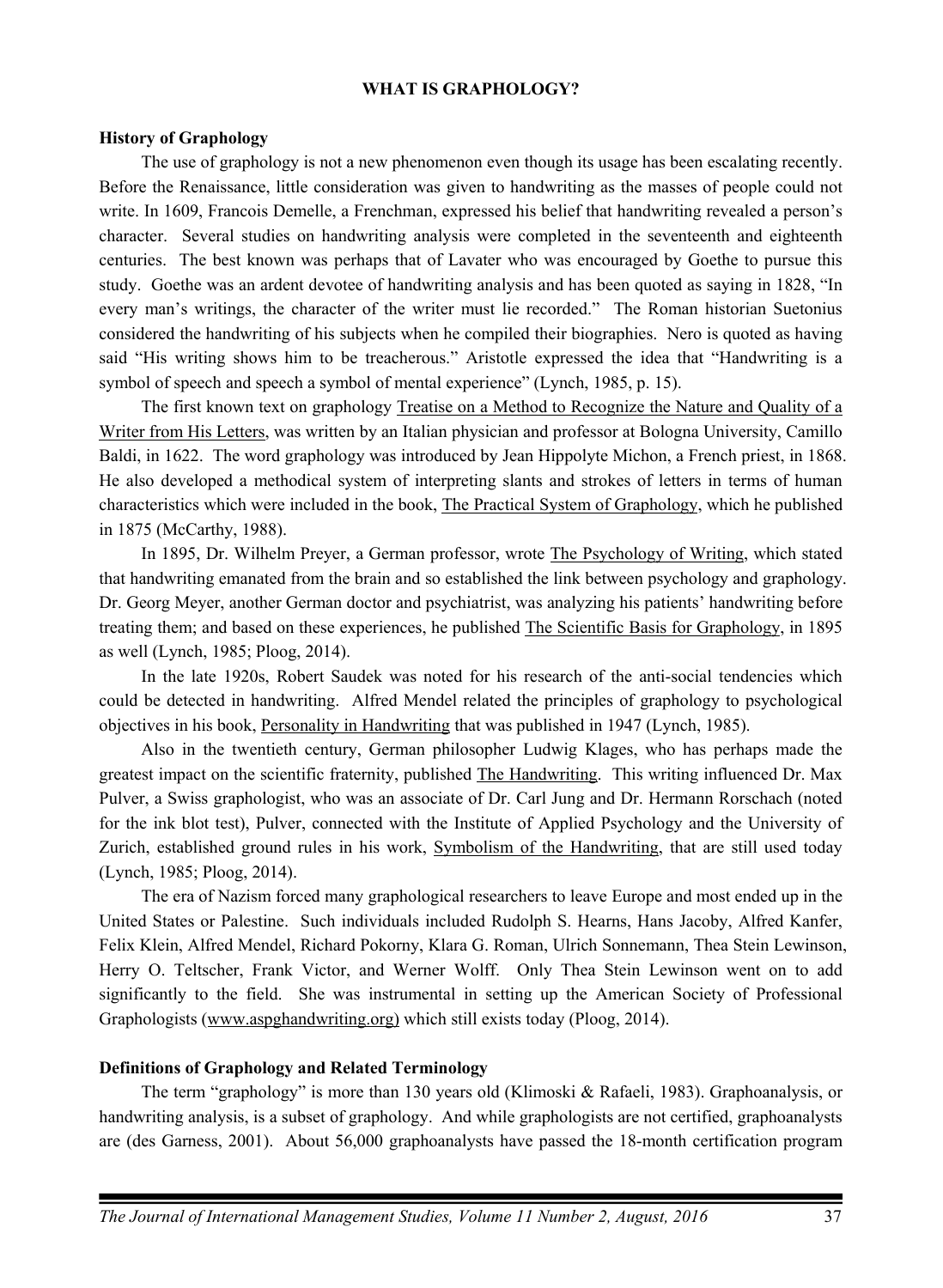since the beginning of the graphoanalysis society in 1926. Most of the society's 10,000 members work with businesses according to Kathleen Kusta, a former president of the International Graphoanalysis Society, which is headquartered in Chicago, Illinois (des Garness, 2001).

Handwriting analysis, when performed by a well-trained graphoanalyst, can allow one to draw conclusions about another human being's general personality, intelligence, strength of will, social skills, and reliability. It does not allow another individual to knowledge about a person's physical features (body strength, hair color, illnesses, weight.), facts (race, gender, age, past experiences, financial status or destiny), or intellectual particulars (profession; special skills and knowledge, or whether one is a genius) (Ploog, 2014). The basic mind set of a person can be clearly displayed and identified in his/her handwriting. Graphology looks at a person's personality as a functional unit–or dysfunction unit in the presence of personality disorders (Ploog, 2014).

## **WHY SHOULD ORGANIZATIONS USE GRAPHOLOGY?**

Graphology, or handwriting analysis, can be used for HR decisions at every level of hiring from hourly laborers to top executives, from skilled workers to non-skilled (Self, 2012). A recent study showed that 4 out of 5 workers are in the wrong job, and thus not happy and probably not producing at their abilities peak (Ross, 2001). This leads to the discussion of why graphology is important in business settings–getting the right worker in the right position cuts down on low job satisfaction, lowers absenteeism and turnover, and increases job performance–all of which are cost savings or improvements for businesses. In 2012 the cost for a hiring error which results in employee turnover can range from \$2,000 to replace a clerical employee to \$75,000 for a typical manager (Self, 2012). More importantly, graphology can be used as an initial method to identify candidates with personality traits of dishonesty, fraud, stealing, etc., who would obviously not be the employee wanted by organizations. Handwriting analysis is comparable to a seismograph, which picks up movement in the earth's plates and records this movement. Graphology detects and records personality traits through the movement of the writer's writing instrument. And, no two handwritings are the same, since no two personalities are the same, and therefore, handwriting analysis can be used to identify individuals. However, it must be noted that an individual's handwriting can change over time or during times of great stress of illness according to the individual's current state of being or outlook on life (Self, 2012).

Other support for using graphology in business and life decision making situations is that it just makes sense to people–it is appealing and logical, and people just feel it should work. In additional a clearly positive aspect of handwriting analysis is that is hand to fake, and unlike other devices handwriting samples can be gather unbeknownst to the prospective employee or teammate or juror (Thomas & Vaught, 2001). Particularly when the person does not realize his or her writing is to be analyzed, the conscious or unconscious effort to influence the outcome of the analysis is eliminated–they don't know they are being evaluated, so they can't and won't try to manipulate the results or cheat (Ross, 2001).

A list of possible uses for organizations to consider using graphology include: hiring decisions, firing or elimination decisions, promotions decision, relocations evaluations, transfer selections, and team or committee membership compatibility decisions. Outplacement is a newer use of graphology. Some companies are using graphoanalysts to aid the outplaced or eliminated employees to adjust to the unemployed situation and to help them, using personality trait analysis through handwriting analysis, to identify businesses and/or industries that would fit the employee and his/her skill set to be a better employee who is more satisfied in the long run (Self, 2012).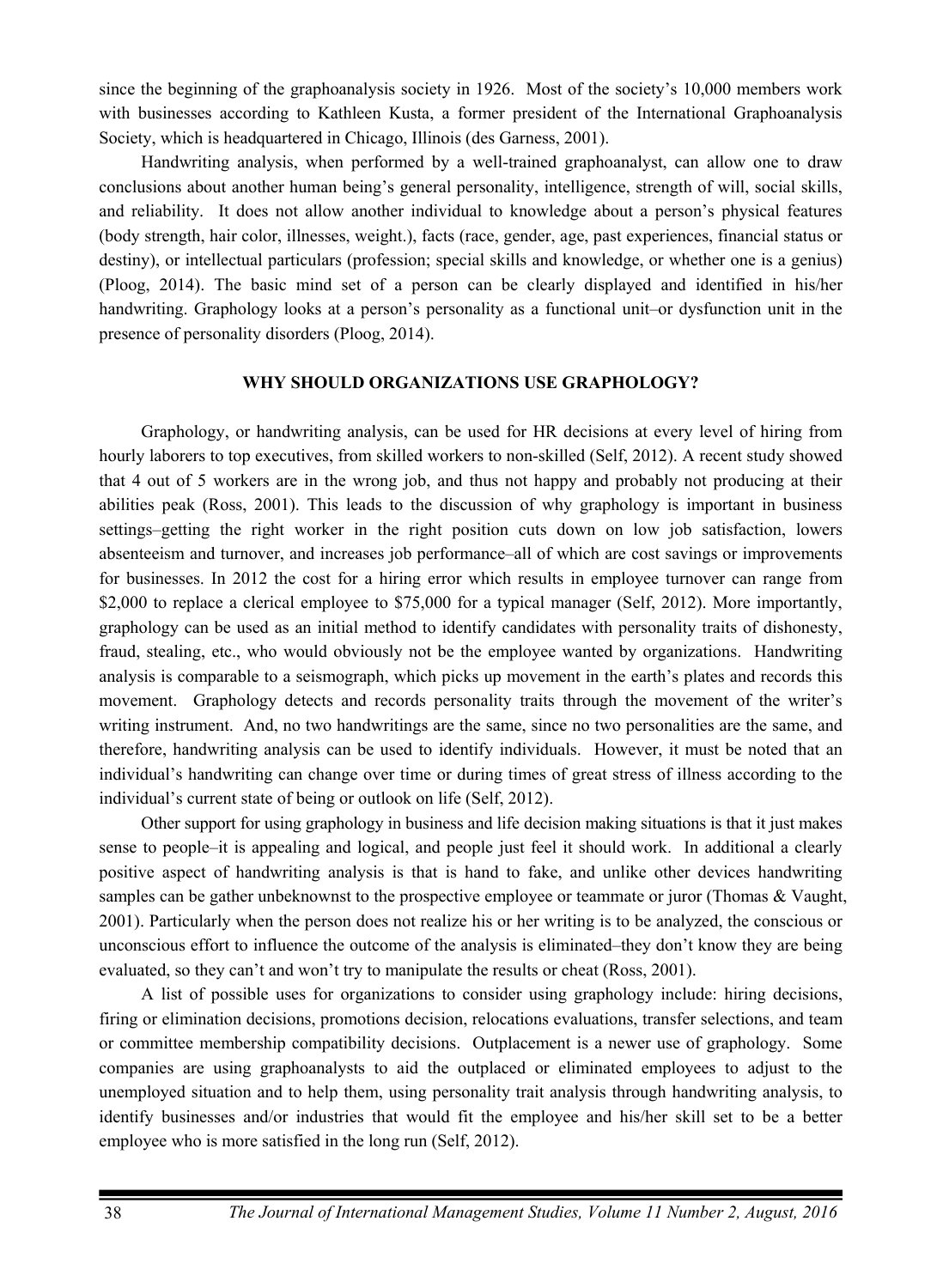#### **WHO IS ALREADY USING GRAPHOLOGY?**

Graphology has had consistently wide use in Europe (established to be used by 85 percent of all companies) (Lynch, 1985; McCarthy, 1988; Thomas & Vaught, 2001). Multiple sources indicate that more than 90 percent of French recruiters and executives utilize handwriting analysis in decision making (ehandwritinganalysis.com, 2001; theguardian.com, 2009; ) According to an article written in 1979, International Graphoanalysis Society has indicated that around 2,000 American firms retained outside graphoanalysts as personnel consultants; this number had doubled since the late 1960s (McCarthy, 1988). And continuing the increasing trend, a 2001 article (des Garness) quotes Handwriting Research Corp., a Phoenix-based company, as estimating about 10,000 American corporations use handwriting analysis in HR procedures and/or programs.

Iris Holmes, owner of HuVista Inc., a Louisville Graphoanalysis firm, indicates that handwriting analysis is no more mysterious than evaluating an individual on the basis of his/her handshake, carriage, and/or speech (Jacobs, 1982). Bob Lewis, president, and major franchise holder of 135 H & R Block offices in Indiana, Kentucky, Tennessee, and Nevada, was so highly skeptical of graphoanalysis in the early 1970s that he used it, assessment testing, and a battery of psychological surveys to identify employees with managerial potential. Criteria for comparison were developed. After graphoanalysis had had equal results with the other more expensive, time-consuming methods for several times, Mr. Lewis dropped the other tests and began relying on graphology exclusively. He reported that turnover has slowed and he was definitely please with the success his company realized because of using graphology. He indicated that managers had left for reasons such as to start their own businesses, but no turnover had occurred because of bad selection (Nelson-Horchler, 1984).

Some business executives–for example, Roy Cowles, vice president of Emhart Corp., Farmington, Connecticut-- do not use graphology in hiring U.S. executives, but do not use it extensively in hiring and promoting people in the company's European operations. The reasoning given was that graphology is an accepted practice in Europe (Nelson-Horchler, 1984).

Judy Piani, whose firm is J. Piani and Associates, Wilmington, Massachusetts, indicated that graphoanalysis is particularly effective in the areas of team building, management training, conflict resolution, motivation, and hiring. Piani claims an 85 percent accuracy rate in predicting success (Handwriting Analysis Plausible Means...., 1987).

In a 1983 article (McLaughlin & Sarkisian, 1983), when the use of graphology law enforcement was relatively new, Mr. McLaughlin has been in the security and law enforcement fields for over twenty years, indicated that graphoanalysis is a method which can be used to access dispositional positions as well as situational dishonesty in suspects. Ms. Sarkisian is a psychologist, and both are certified graphoanalysts. Indication is given that applications of graphoanalysis are becoming more prevalent, even to include the screening of jurors in some areas. Prospective jurors usually provide some type of documents which include the handwriting, which can be used as a sample for analysis. And court decisions have supported the legality of using handwriting samples for analysis for juror choices and as admissible evidence in a trial. Therefore, lawyers do not consider the use of handwriting analysis as an invasion of privacy even when prospective jurors are unaware that their handwriting is being analyzed to uncover personality traits and tendencies (Silas, 1983).

Trenton H. Shelton, general agent for Northwestern Mutual Life in Jackson, Mississippi, indicated that he used the services of a graphoanalyst for both predicting the success potential employees as well as predicting training needs. He indicated positive results from both (Shelton, 1978).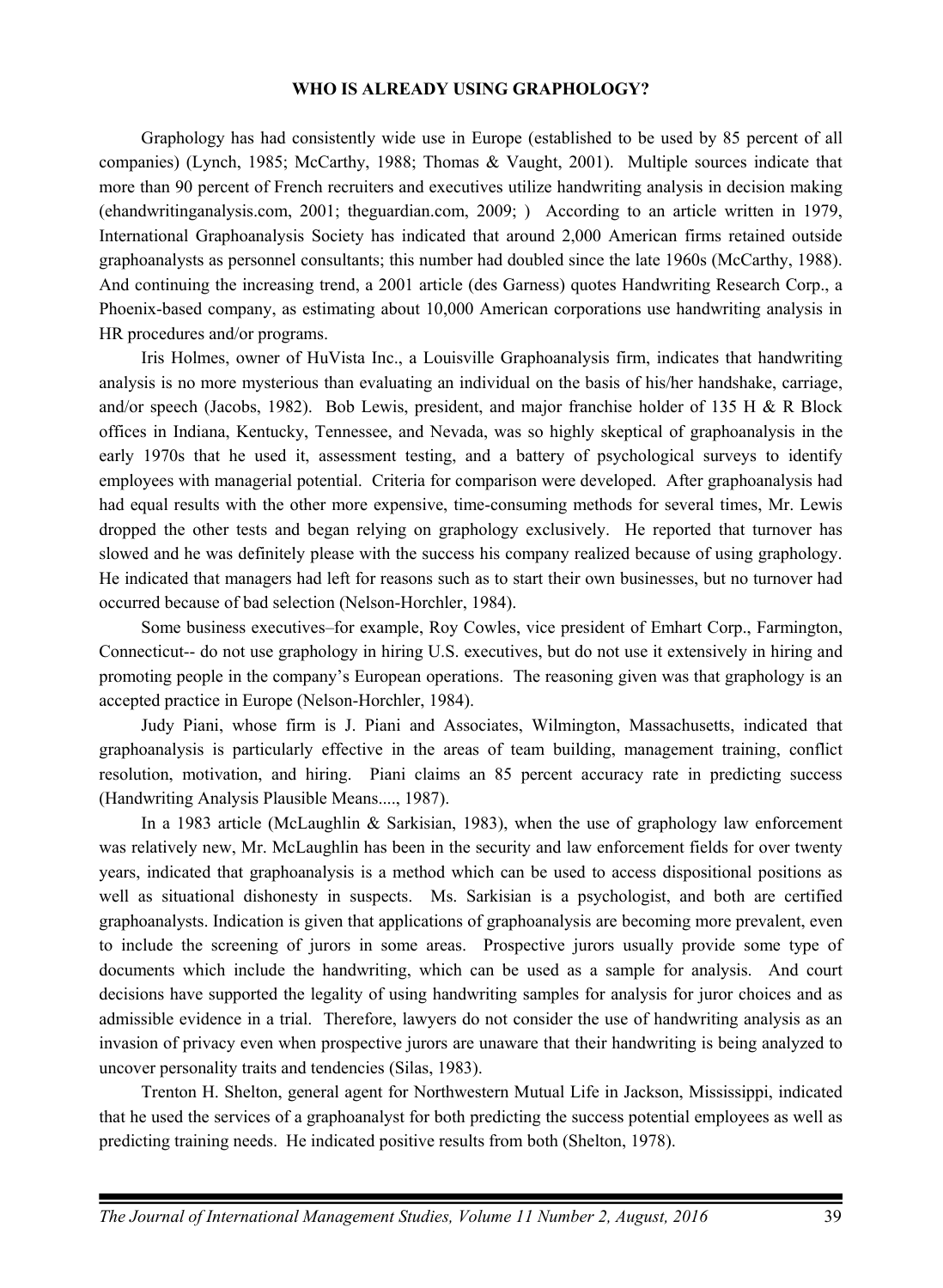"The following was taken from the March 1980 Bulletin to Management: 'Graphoanalysis is being used by a growing number of U.S. employers to pick the right worker for the right job. Many organizations ranging from banks to manufacturers, have found handwriting analyses save time and money in the hiring process.'" (Lynch, 1985, p. 14). Brian Lynch, formerly personnel director of LRC International, was exceedingly skeptical of graphoanalysis; however, he has become an advocate of it because of the successes he has seen (Lynch, 1985).

Curtis Casewit, who has taught graphology at Colorado University for 10 years quotes Dr. A. Roback of Harvard University as saying, "Thurs far I have not encountered a single individual who, after considerable application of graphology, has rejected it as unscientific" (Lynch, 1985, p. 14).

David Ogilvy, mentor of the world's fourth largest advertising agency, is quoted as saying, "Dare I confess that I have come to believe in graphology as an instrument for assessing character..." (Lynch, 1985, p. 15).

## **HOW IS GRAPHOANALYSIS PERFORMED AND WHAT CAN BE LEARNED?**

Evidence is given of organizations who use graphoanalysis in screening applicants to interview for positions and in selection of employees from these applicants. The determination of group members to work together on projects may also be aided by analysis of handwriting to determine traits that will/will not be compatible.

The specific techniques used to compile a graphoanalysis report vary with each individual company. However, some 300 basic characteristics are considered in making an analysis. They include the spacing of letters, words, and lines; the layout of the text; the size and proportion of the characters; the slant of letters and lines; the formation of capital and small letters; and the regularity, rhythm, speed and pressure of the writing (Lynch, 1985).

Traits which can be identified include: motivation, determination, persistence, problem-solving ability, organization ability, communication skills, and mangement or sales potential. "Obstacles" detectable include: stubbornness, pessimism, indecisiveness, and also being argumentative (Nelson-Horchler, 1984). The identification of characteristics is made by a means not unlike that of an interview in which repeating behavior patterns are being sought. During an interview this is done by discussing the various background areas of the candidate. Consistent achievement in all areas can be determined to exist or not exist. In a graphoanalysis all the indicators are evaluated separately and then compared collectively. In this analysis, several characteristics will group together and reinforce each other with a pattern emerging.

Even though graphology has the reputation of being unstructured, it requires painstaking analysis. Snap decisions made using only select characteristics are dangerous. The typical analysis of a half-page of writing takes approximately three hours (n.a. Handwriting Analysis Plausible, 1987). Much of what an analyst can see is not of any importance to a potential employer, or is it really any of his/her business, so only job-related characteristics are reported to the company, according to Iris Holmes, president of HuVista (Nelson-Horchler, 1984).

To perform a graphoanalysis, the graphoanalyst must have a sample of the individual's writing which can be anything from a piece of written text to merely a signature. Then the above-mentioned areas are analyzed. The final product returned to the company is a clear, concise report on the findings of the graphoanalysis. The report merely reveals what to expect if the person is hired; it does not make any positive or negative recommendation.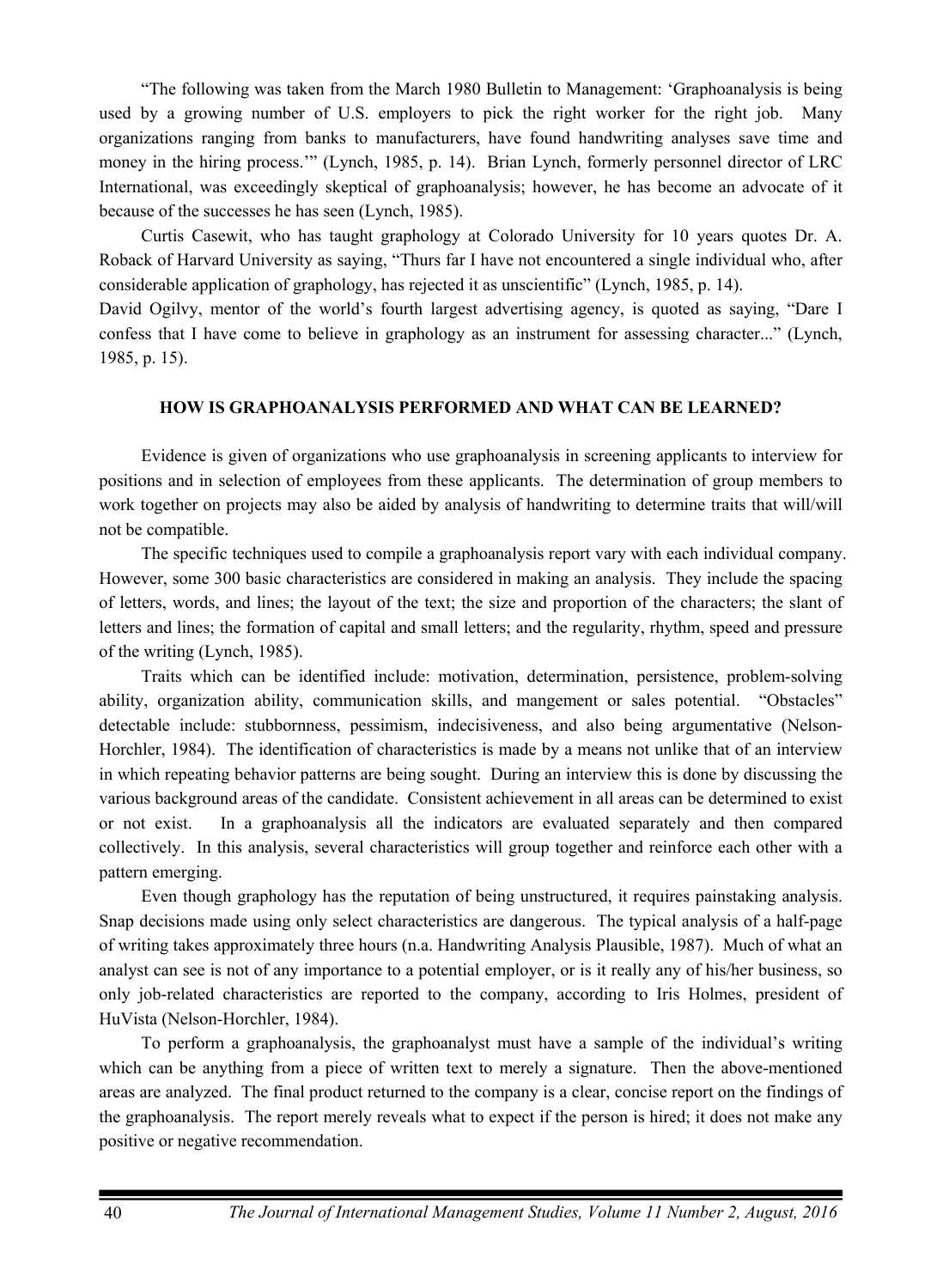The average cost for a graphoanalysis report will run a company from \$25 for a screening report to \$125 for a more detailed analysis. The sample to be analyzed can be attained simply by having the candidate complete an application in writing–not printing–and therefore no extra time element is involved. The major graphoanalysis companies in this country will guarantee at least an 85 percent accuacy rate. Compare this to the time and money involed in the more traditional psychological testing methods which can require up to 1.5 days and cost upward from \$300-\$600 per person. This cost factor alone makes graphoanalysis attractive to today's profit-oriented companies (Nelson-Horchler, 1984).

The formation of the letter "t" and its crossbar are two of the most important strokes to be analyzed. Just from these two factors, forty-one characteristics cn be identified. The fact that the stems are separated is indicative to several characteristics. However, the placement, shape and stroke weight of the cross bar is extremely telling. For example, if the crossbar has a basin-like shape or is similar to a bowl shape, it indicates the candidate is "irresponsible and cannot be relied on in any situation." On the other hand, if the crossbar has an upslant, the candidate is "sure of his/her ambitions and certain that goals will turn out as planned." if simplicity is the rule–no upstrokes or flourishes–the candidates is likely to get to the point quickly and does not waste time beating around the bush. These are just three examples of a very long list (Martin, 1969).

The United States has six major graphoanalysis firms. They include HuVista, a Louisville personnel-consulting firm with more than 240 business clients (founded by Iris Holmes, a well-known analyst and speaker/writer); Barbara Harding Assocates, C oncord, Massachusetts, which has more than 100 business clients (Nelson-Horchler, 1984). Handwriting Resource Corp., a Phoenix, Arizona, concern nearly six years old which added more than 100 corporations to its roster of 363 clients this year, including three Fortune 500 companies; A New S lant, an 11-year-old handwriting firm in New York whose clients also include several Fortune 500 companies (McCarthy, 1988); J. Piani and Associates, Wilmington, Massachusetts, founded by Judy Piani who is also a well-known analyst and speaker (n.a. Handwriting Analysts Plausible, 1987); and International Graphoanalysis Society, a Chicago-based group (McLaughlin & Sarkisian, 1983). In addition to these companies, several schools are offering couses in graphology. They include: University of Miami, The New School of Social Research in Manhattan, and the University of Colorado.

After a company has made the decision to use graphoanalysis, the next step is finding the graphoanalyst who is best suited for the organization. Two ways to secure the names of the practicing graphoanalysts in a given area are available. First the Directory of Handwriting Analysts is in public libraries; and if this fails the local telephone directory is a good alternative.

The next step is to verify and test the qualifications of the analyst selected. Begin with education and training information. The graphoanalyst who has been training beyond the trait stroke method has more ability to formulate an analysis which is more detailed and accurate. The analyst's having a strong background in psychology is an asset.

Once the employer is satisfied with the graphoanalyst's credentials, the second step is often to have an analysis performed on his/her own handwriting sample. If the resulting report is believable and felt to be accurate, the credibility of the analysis is creased dramatically and will usually lead to the hiring of the consultant.

In additional to background information and a preliminary analysis as the basis of selecting a grapohologist, one should secure information about whether or not the analyst belongs to one of the professional graphoanalyst organizations as this will enhance his/her reputation. Each professional organization has its own set of criteria a graphoanalyst must meet before the organization will adhere its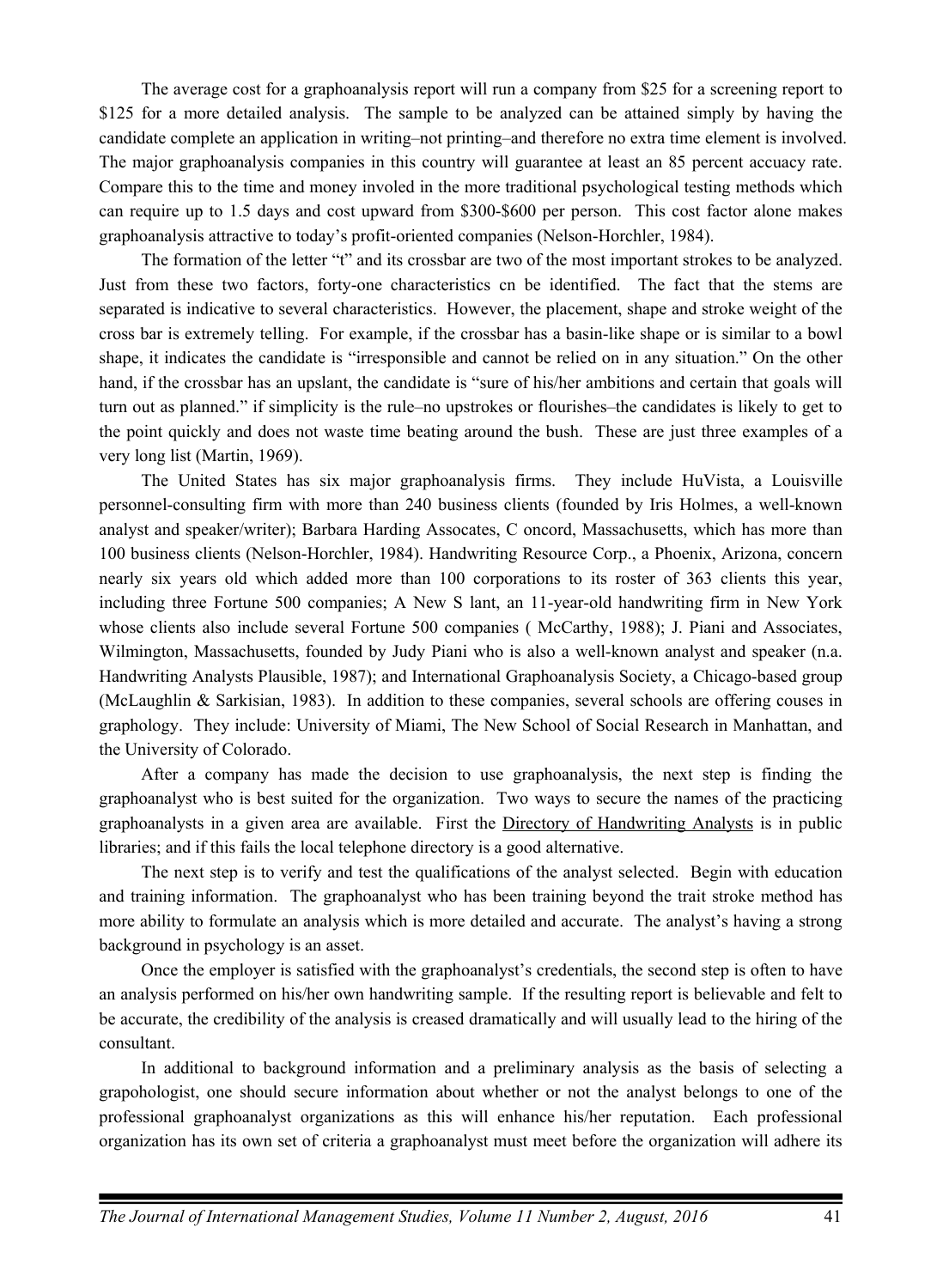stamp of approval. These three steps used together and honestly are a reliable method for choosing a graphoanalyst (Farmer, 1980).

#### **WHERE DOES HANDWRITING ANALYSIS GO FROM HERE?**

The United States education system is continuing the debate concerning the merits of including cursive writing in elementary curriculums. More and more is being demanded of elementary teachers and classroom time in order to meet and/or exceed state standards exams. Cursive writing, which is not included in such exams, is an easy elimination choice. However, this could be problematic, at least on a first glance level (Nix, 2008; Supon, 2009). As of May 2016, only fifteen states require the teaching of cursive writing in their Core Curriculum Standards, with the remaining 35 states allowing individual school districts to make the curriculum decision (American Handwriting Analysis Foundation, 2016).

A second reason why cursive writing is becoming an endangered species is the rise of and dependency upon the computer (Carpenter, 2008). Students who have been playing computer games and texting on phones for considerable time prior even to kindergarten are not as receptive to handwriting, especially cursive. And more and more of the younger teachers do not know or use cursive themselves– this makes cursive writing instruction all the more difficult (Supon, 2009). Print script has been taught in the United States schools since the 1970s (Ploog, 2014). Patricia Siegel, a graphologist, analyzed 175 samples of handwriting submitted by United States applicants for a job opening and found that 26 percent of the women and 40 percent of the men had submitted their materials using print script. This reinforces the widespread increasing use of print script (Siegel, 1997; Ploog, 2014).

Handwriting analysis has traditionally, and most easily, been performed using cursive, or joined-up, writing samples. And while analyzing print script is initially considered more difficult, it is not impossible (Ploog, 2014). Graphoanalysts are capable of analyzing writing samples in other languages, even including Chinese and other more character-type and less joined-up writing styles. Therefore, while cursive writing is easier to analyze, the training of graphoanalysts may need to be "tweaked," but print script can also be analyzed.

#### **CONCLUSION**

In summary, advantages and disadvantages of graphoanalysis can be sited if one accepts the credibility of graphoanalysis. Objectivity can be sited as perhaps the biggest advantage. One does not encounter interviewing errors such as the halo error, horn error, contrast error, primacy and/or recency error or others. Forgery is impossible because writing evolves from brain wave patterns which are not subject to whims of change. Time and cost factors would certainly be balanced favorably toward graphoanalysis as travel expenses, interviewing expenses, etc., could be eliminated.

Perhaps the biggest disadvantage is the unwillingness of people to consider graphoanalysis as a valid predictor. Perhaps no one test should be used exclusively. Graphoanalysis might be dangerous if not incorporated into an evaluation package. However, when one reads statistics related to the success of the interview technique, one doubts the validity of it also!

From the position of a professor–when new textbook are discussing graphoanalysis, the Wall Street Journal and other professional journals are including articles related to it, 85 percent of the European organizations incorporate it into their testing programs, attention should be given to becoming more knowledgeable regarding graphoanalysis. One does not wish to label graphoanalysis as wisdom or